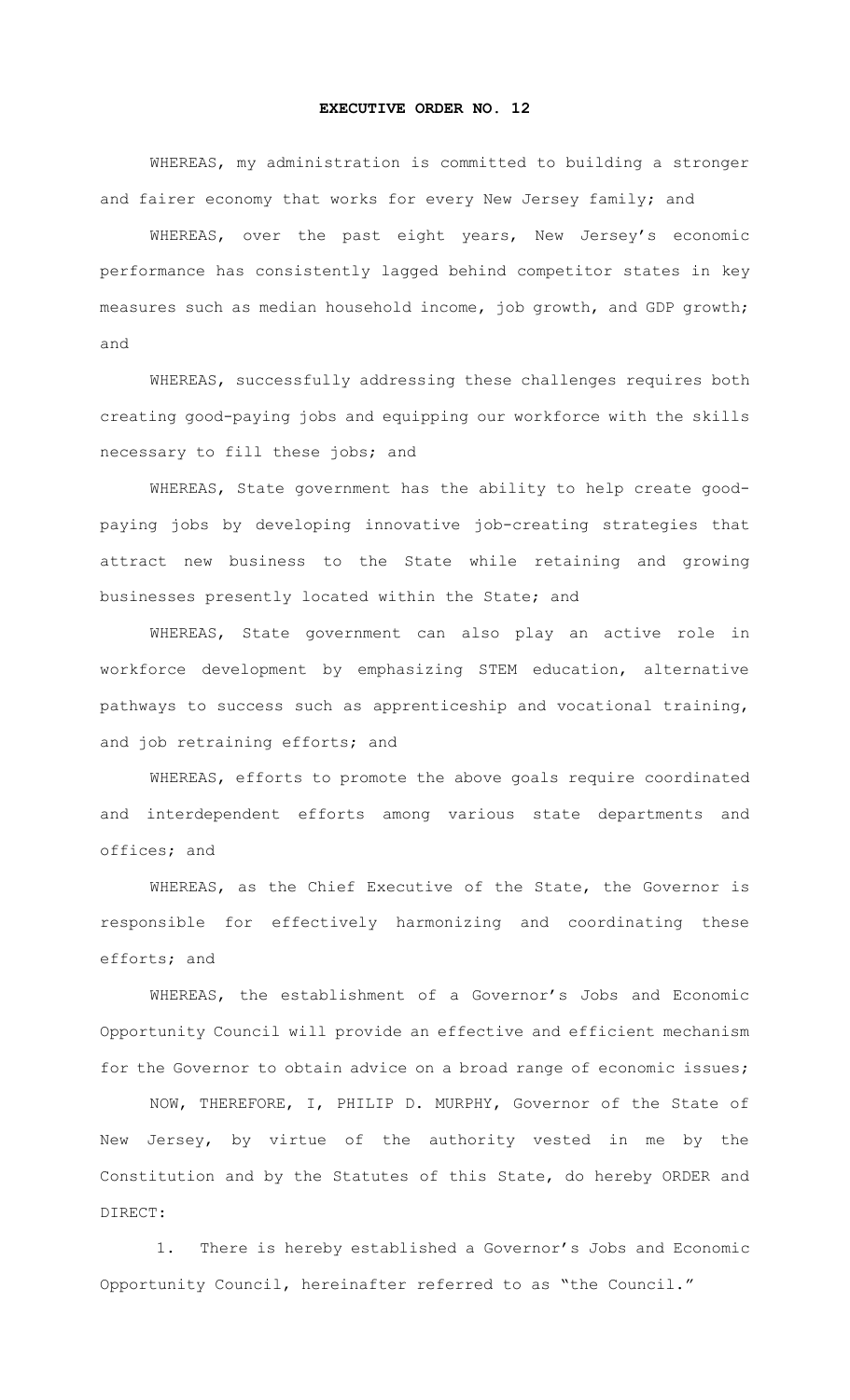2. The Council shall consist of at least 12 members, including the Lieutenant Governor, the Chief of Staff to the Governor, the Chief Counsel to the Governor, the Chief Policy Advisor to the Governor, the Deputy Chief of Staff for Economic Growth, the State Treasurer, the Commissioners of the Departments of Education, Labor, and Banking and Insurance, the Secretary of Higher Education, the Chief Executive Officer of the New Jersey Economic Development Authority, and the Director of the John J. Heldrich Center for Workforce Development at Rutgers University.

3. The Governor may, as determined to be appropriate, appoint additional members to the Council, who shall serve at the pleasure of the Governor.

4. The Governor shall appoint a Chairperson, who need not be one of the above listed members of the Council and shall chair the Council at the pleasure of the Governor. The Chairperson shall establish such rules of operation as the Council may require.

5. Neither the Chairperson nor any member of the Council shall be compensated in addition to the compensation received, if any, as an employee or officer of the State.

6. The Council shall meet as often as practicable and as requested by the Governor or Chairperson.

7. The objectives of the Council shall include, but not be limited to, the following:

a. Considering both national and state economic trends and developments that can have an impact on State policy;

b. Advising the Governor about and coordinating government actions that are designed to attract, expand, and retain employment opportunities;

c. Developing priorities and identifying funding sources for infrastructure development from federal, state, and bi-state authorities;

2